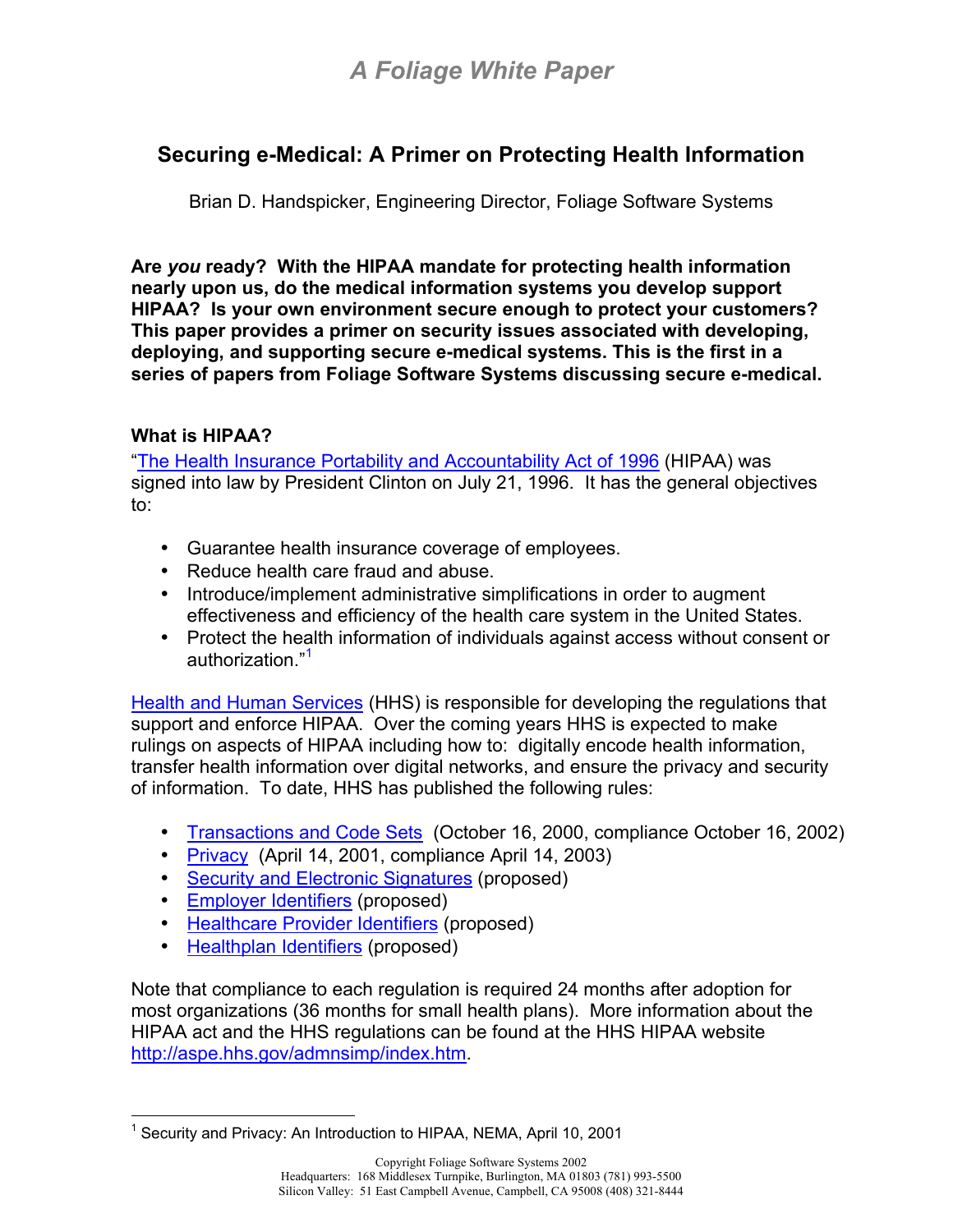# *A Foliage White Paper*

#### **Why is HIPAA important?**

HIPAA was created in response to the need for the healthcare industry to reliably and confidentially exchange patient healthcare information in support of the portability of healthcare insurance and patients between employees, insurance companies and healthcare providers.

The HIPAA regulations defined to date provide neither the specifics of how they will be enforced – the Enforcement standard is not due until early 2002. However, civil penalties for HIPAA violations can include fines of up to \$100 per incident with a maximum annual penalty of \$250,000 per violation. And, criminal penalties for wrongful disclosure of protected health information can include fines up to \$250,000 and/or 10 years in prison. Perhaps even more motivating is the prospect of aggressive civil court cases being brought by aggrieved parties when protected health information is disclosed without authorization.

With various HIPAA regulation deadlines approaching, it is important for all participants in the healthcare industry to evaluate the steps to supporting HIPAA compliance by Covered Entities.

**Protected Health Information (PHI)** is individually identifiable health information transmitted or maintained in any form, oral, written or electronic.

**Covered Entities (CEs)** formally include health plans, health care clearinghouses and healthcare providers. Covered Entities have regulatory responsibility for HIPAA compliance.

**Business Associates (BAs)** are external vendors and service providers that may have access to Protected Health Information on behalf of a Covered Entity.Medical device manufacturers and medical software vendors may be considered to be Business Associates if they have regular access to PHI through field service activity, product testing, or market research or joint medical research.

**De-identification** is the process of removing data from an individual protected health information (PHI) to ensure the privacy of a patient when that PHI must be exchanged between CEs that have no "need-to-know" the PHI.

**Statistical Health Information** is one means of de-identifying protected health information. For example, instead of sharing the raw information associated with a group of patients, the CE may share statistical information associated with the entire set. Care must be taken in deriving the statistical information to ensure that one cannot re-derive specific protected information about individuals through statistical analysis.

**Non-interference with patient care** is the over-riding requirement of any healthcare information system. In no case should the technology or policies supporting HIPAA compliance make information unavailable to authorized users. In addition, the electronic information must even be available in cases of power failures and equipment crashes. Finally, mechanisms must exist to allow healthcare professionals to over-ride security and privacy mechanisms in an emergency.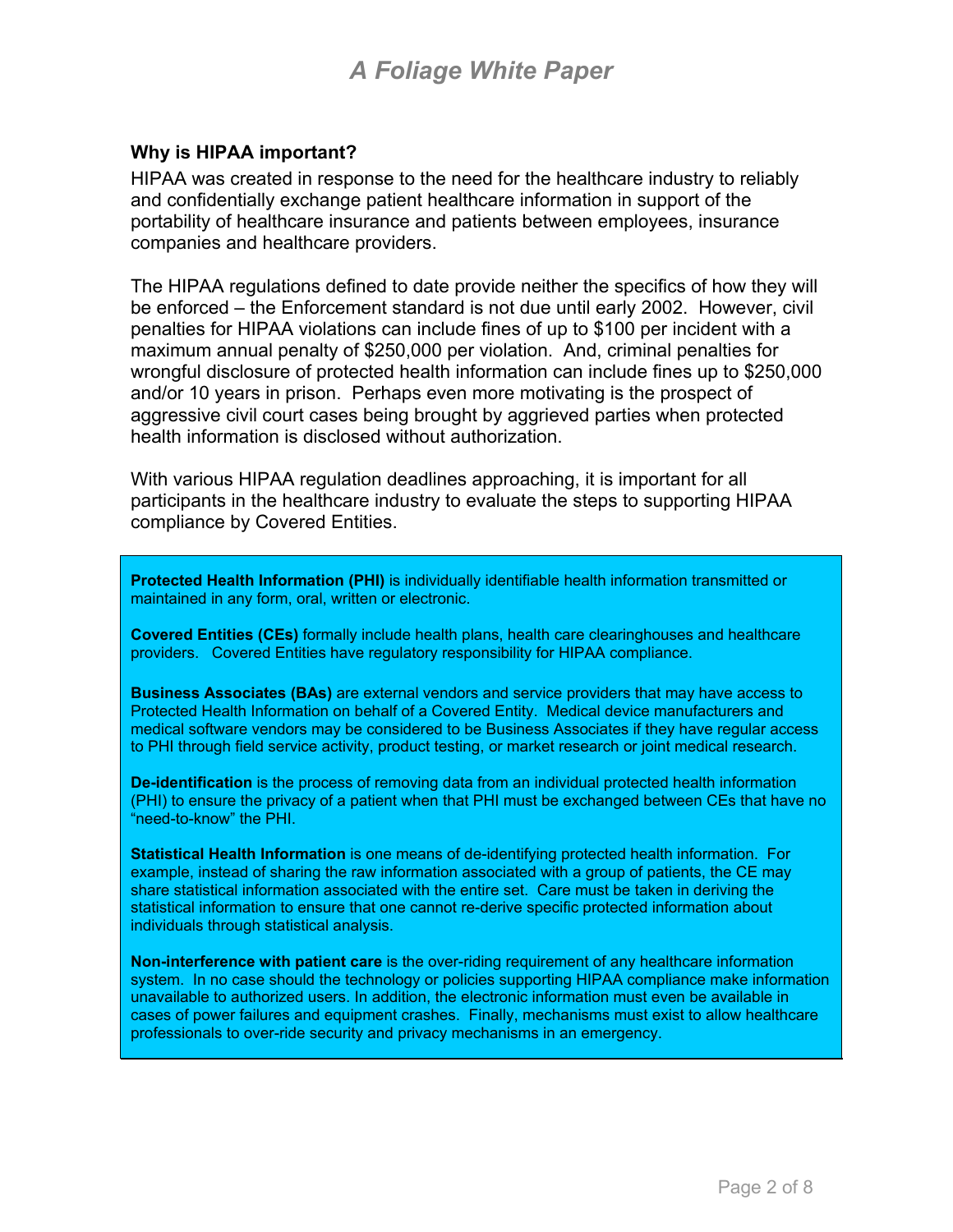### **What does HIPAA mean to vendors?**

HIPAA effectively shifts the regulatory burden of compliance from you and your products onto the healthcare institutions that are your customers. However, to market products in this new climate, the products must enable and support the customers' compliance efforts. In addition, medical device manufacturers and healthcare software vendors often find themselves in the position of needing to have access to their customers' protected health information to debug problems, perform proper field service, identify future product requirements and even support joint medical research. HIPAA characterizes the relationship between the vendor and their Covered Entity customer as Business Associates. This means that the vendor must ensure the same level of compliance to HIPAA and its associated regulations as their customers.

So, HIPAA presents a three-fold challenge to device and software vendors:

- 1. Incorporating necessary security technology into products to protect the privacy of the protected health information generated, managed and exchanged by the products at customer CE sites.
- 2. Re-evaluating and enhancing their own internal policies and training to ensure secure and confidential handling of protected health information exposed during testing, field services, product evaluation and research.
- 3. Supporting their customers in the creation of HIPAA-compliant workflows that incorporate their products, while at the same time ensuring that those resulting product-enabled workflows do not impede clinical communications or negatively effect patient care.

As most vendors have addressed Transaction Model and Code Set Requirements which become effective in just a couple of months, vendor attention is turning to regulations covering privacy of PHI and Security of Healthcare IT systems.

The "HIPAA Security and Electronic Signature Standards Notice of Proposed Rule Making" specifies the technical security measures that must be implemented by Covered Entities to properly secure Protected Health Information.

The "HIPAA Privacy Standards Notice of Proposed Rule Making" specifies patient's privacy rights and rules for how patient rights must be protected by Covered Entities. Protecting the privacy of electronic healthcare information requires ensuring only authorized people have access to the information, protecting the information from disclosure to unauthorized people, and controlling and tracking modification of the information.

To deliver products that enable and support HIPAA, there are a set of formal security and privacy practices and technologies that need to be incorporated into the products you deliver. In addition, being a HIPAA-compliant organization requires combining the security functionality that technology can provide with appropriate policies and procedures to ensure the effectiveness of the comprehensive privacy solution.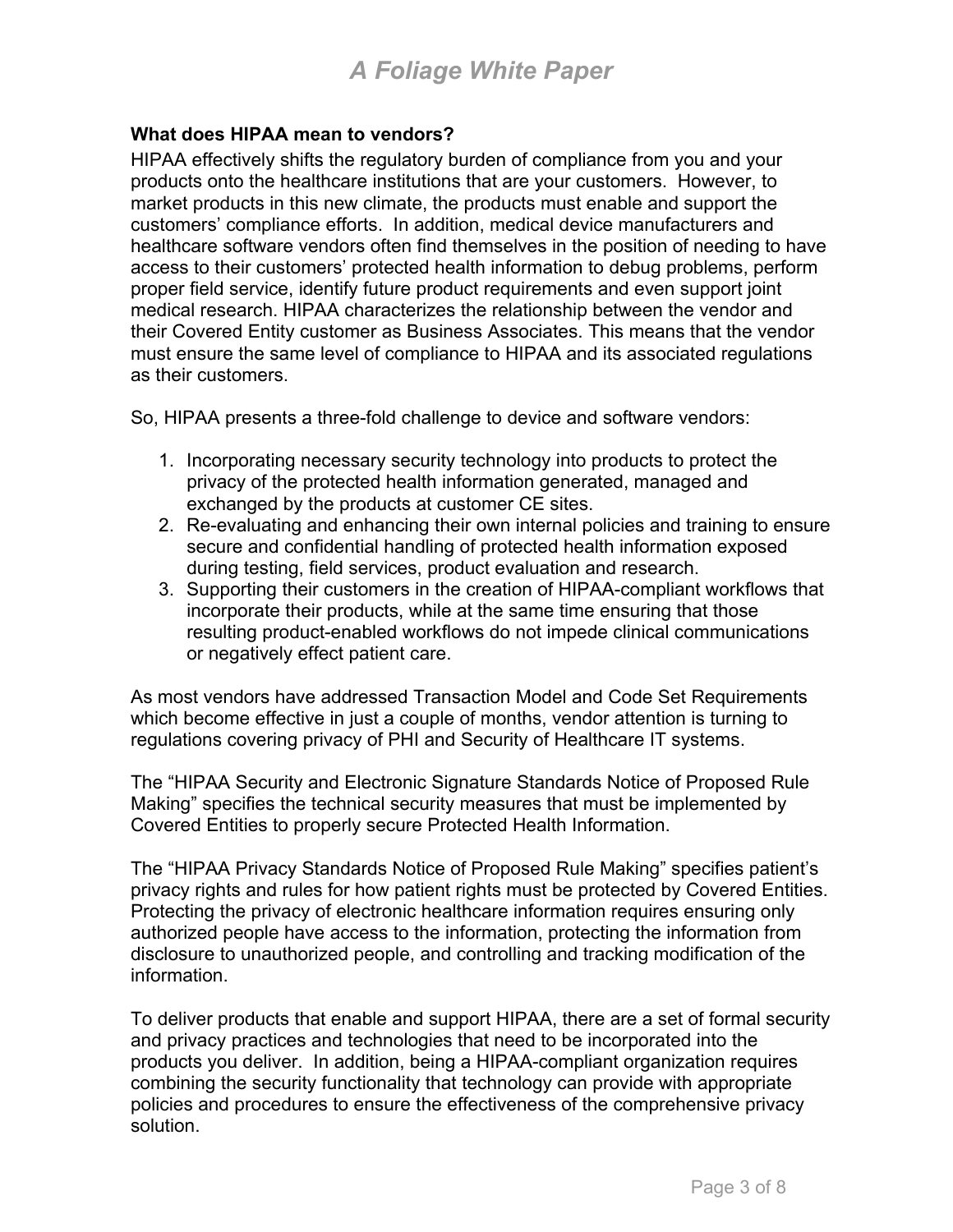Medical device manufacturers and medical software vendors must now assess risks and develop, document, implement and maintain appropriate security measures to keep risk at an acceptable level. These measures include: administrative procedures, physical safeguards, technical security services and technical security mechanisms.

Of course, device and software vendors usually are not directly responsible for the organizational policies and procedures of their customers. But, their own policies and procedures must protect the confidentiality of information and their products can be developed to make it easier for CEs to comply with HIPAA. Specifically, HIPAA precisely specifies certain critical security policies and technologies, including:

- Unique IDs for authorized user
- Automatic logoff
- Audit trails for access to specific types of protected information
- Encryption (optional)
- Digital signatures (optional)
- Virus checking procedures
- Backup/Restore plans
- Disaster Recovery plans
- Compliance auditing
- Testing programs
- Training programs

**How do I make my environment secure?**  Delivering HIPAA-compliant security solutions requires more than just a few pieces of technology. To be effective, technical security solutions must be complemented by training, physical security, appropriate best practices-derived security policies and

proper configuration of operating systems and applications.

**Training:** Training of both customers and internal personnel is a critical component of a comprehensive HIPAA-compliant security solution. The primary concern is ensuring that all users with access to Protected Health Information are sensitive to the patient's right to privacy of that information. But, even personnel that are not authorized to have access to sensitive information must understand the importance of the privacy requirements of HIPAA. Since there are legal and regulatory ramifications associated with both authorized and unauthorized access, personnel must be sensitive to the patient's rights and understand the policies and procedures implemented to secure those rights. Those policies and procedures are in place not only to provide protection of the patient's rights, but also to provide legal protection to the personnel and their associated organizations.

Being open about how and where privacy is enforced helps users avoid becoming frustrated with "mysterious" lack of access. Far from improving privacy, "security through obscurity" often results in frustrated users attempting to subvert privacy via work-arounds. The weakest link in any security system is the humans that must have access to the protected information. Both authorized users and unauthorized users of a secure system need to understand what access the information systems will allow and why the constraints are in place. Properly secure technical systems will keep knowledgeable but unauthorized users from gaining access. But, only knowledge of and acceptance of privacy requirements will keep authorized users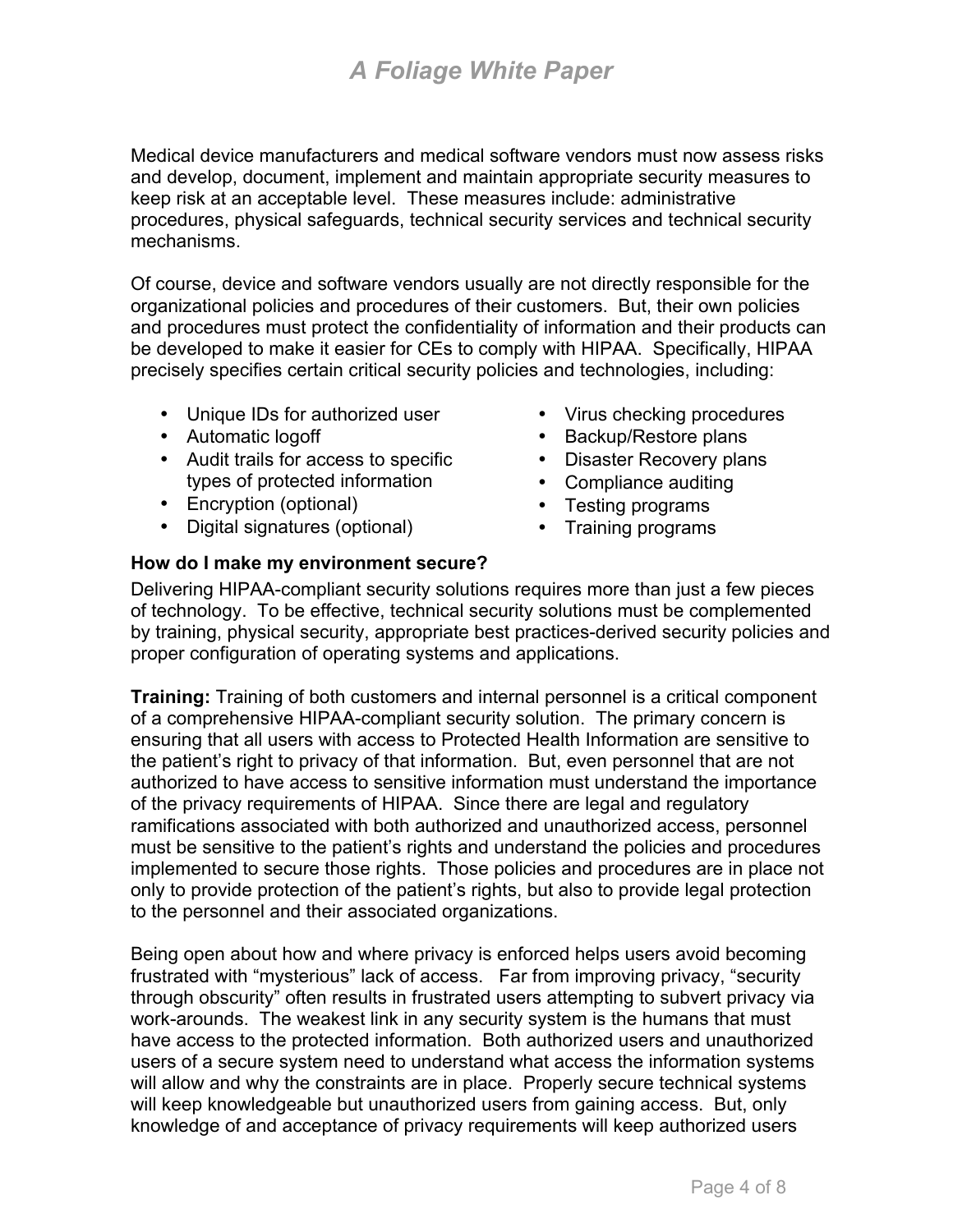from improperly passing protected information to unauthorized associates. And, only knowledge of and acceptance of privacy enforcement will keep otherwise uninformed, and therefore frustrated, unauthorized users from requesting that protected information from their authorized associates.

**Physical Environment:** It's not sufficient to train your users well and deploy great technical security products. If anyone can walk into the Emergency Room, sit down at a logged-in workstation and gain access to secure data, your security measures have failed. The machines that generate secure information, that store that information and that process the information must be physically secure to prevent unauthorized users from subverting privacy by gaining physical access to the secure records. Physical security can range from simple locks on the doors, to high-tech biometric authentication scanners, to trusted human guards. The challenge is determining what level of physical security is necessary given the sensitivity of the information, the robustness of technical security, accessibility of the computing environment and trust-worthiness of the human staff.

**Networks:** Information being exchanged between distributed healthcare systems is exposed to potential discovery through various types of eavesdropping. Physical security of the networking components and communications media may be sufficient in small environments. In larger environments, and anytime protected health information is to be exchanged across a public network, the privacy of that information must be maintained through cryptographic and security technology.

**Computer Operating Systems:** Most modern computer operating systems provide sufficient security for protecting medical records. However, that security needs to be properly configured based on best-practices security policies. Configuration must include deleting unused and unnecessary user accounts, as well as ensuring that all passwords meet modern security requirements. Often computers or operating systems are shipped with non-secure, well-known user accounts configured for the convenience of the field service technicians installing the system (e.g. username="administrator", password="administrator"; username="guest", password="guest"). These are natural targets for unauthorized people and systems attempting to subvert security. In addition, many users have passwords that are either trivial to guess, easy to discover through password cracking programs or simply written on a Post-it note stuck to a monitor. A properly secure operating system must include both proper configuration to remove security holes and proper policies to ensure the users themselves don't open new security holes.

**Application Software:** As with operating systems, most modern applications have the potential to be configured for secure use. However, as with operating systems, most applications are configured by default to have very weak or non-existent security (e.g. DBMS systems with well-known default username/password pairs). Each application must be configured for secure use.

**Data:** Many types of information can be read by multiple different applications (e.g. image files). Relying solely on application-based security to protect the privacy of information will fail if unauthorized users can simply turn to a different less-protective application to read the information. Access control must be applied at the most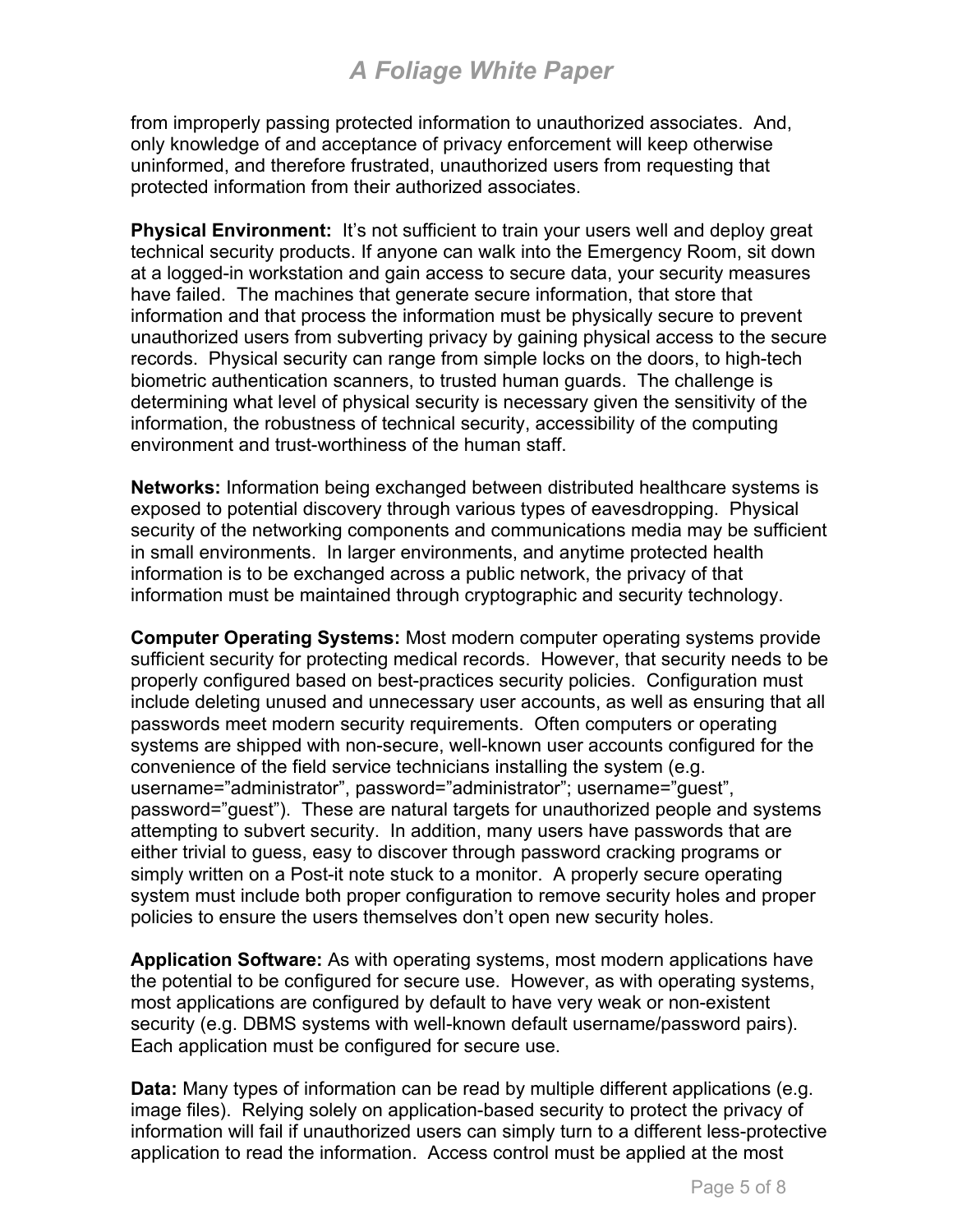fundamental level (files, database, etc.) in which the information is stored. In addition, in the case of information stored in databases, security must be applied at a minimum at the level of individual records. In some cases, database information may also need to be protected through some form of access control on the individual fields within records.

#### **How do I make my products secure?**

Of course, delivering products that support HIPAA compliance does require vendors to exploit security technology in their products. These technologies include:

**Authentication:** Authentication is the process of verifying the identity of a potential user of a system. At its simplest, authentication is performed through the verification of an access code or a username/password pair entered by the user at the time they wish access to the system. More sophisticated authentication mechanisms include the use of "smart cards" to store encrypted credentials and even biometric analysis of fingerprints, face-scans or retina-scans. Authentication on its own does not provide authorization to access any information or services provided by the system. Authentication only verifies that you are who you claim to be.

When an authentication attempt fails (e.g. an incorrect password is given), the attempt to access the system or information must be blocked and the failed attempt logged for future forensics investigation. A retry policy may allow the user to reattempt authentication. However, such policies must limit the number of retries and error messages should not provide any information that might be used to improve attempts to break into a system (e.g. never reveal whether it was the username or the password that was incorrect during a failed login attempt).

When a successfully authenticated session has been idle for a significant period of time (as specified by local security policy), then access to the session should be blocked and displayed information cleared from the screen until the user has successfully re-authenticated.

#### **Technology supporting Authentication for PHI:**

- Basic Authentication (Username/Password)
- Smart Card-based Authentication
- Biometric Authentication
- Digest Authentication
- Digital Certificates
- Notary/Verification Services

**Authorization:** Authorization is the process of determining what application and/or services an authenticated user is allowed to access. Authorization requires the matching of an authenticated identity, and sometimes an associated role (e.g. "administrator," "owner"), with a list of applications, services or data that the identified user can use. The authorization can be determined by a simple match between identity/role and a specific right, or may involve a more sophisticated authorization rules service. Authorization to access specific data is sometimes also called "access control."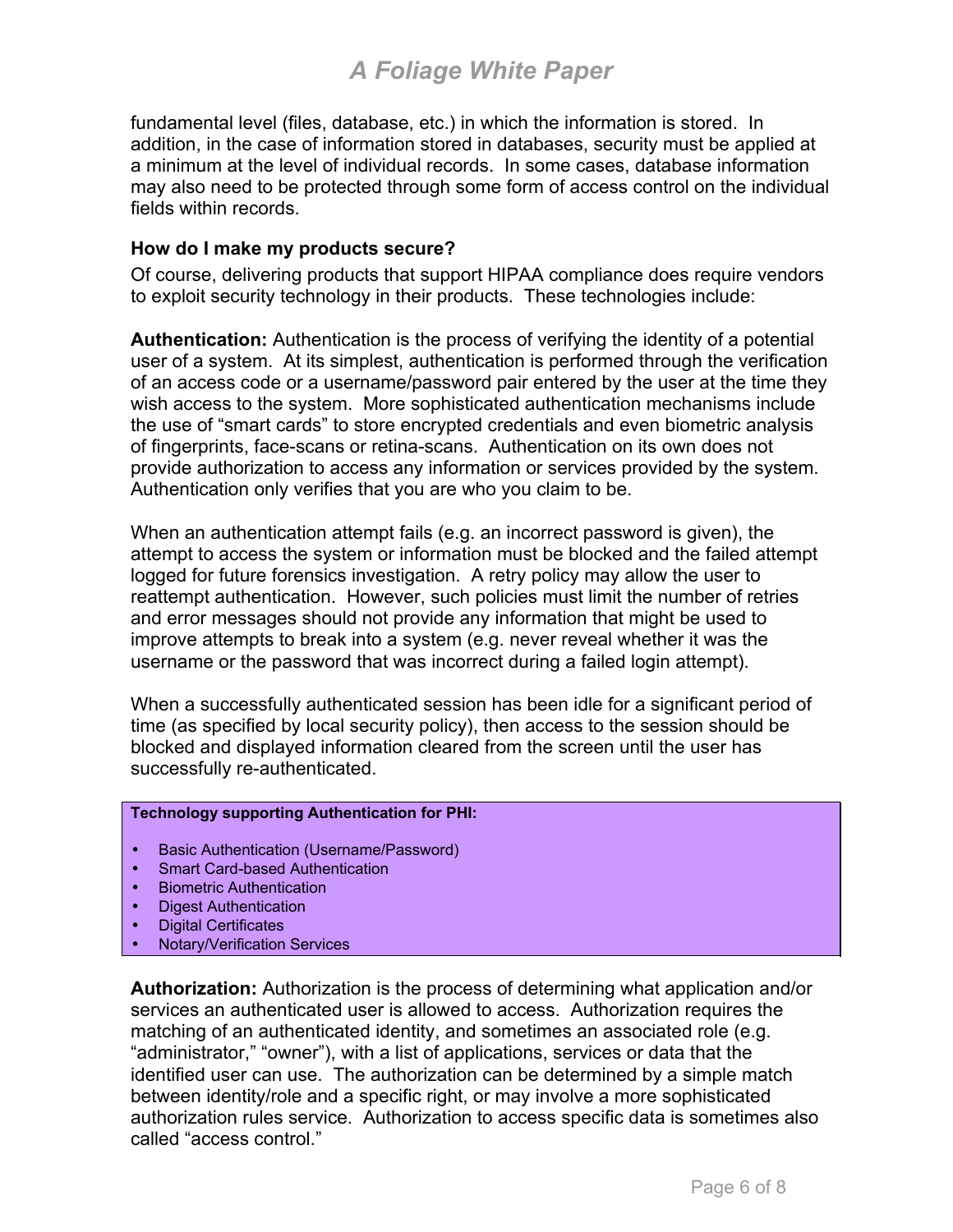**Access control:** Access control is the process of determining what data a user may read, modify, delete, or in some cases, execute. The specific type of access to which specific information can only be granted to a properly authenticated, authorized user with appropriate levels of access (e.g. a physician may have complete access to their own patient's information, yet only have access to deidentified or statistical information about another physician's patients). Obviously, care should be taken when granting access to not only preclude access to the unauthorized but also support access to information to a covering healthcare provider during appropriate periods of time.

**Technology supporting Authorization and Access Control for PHI:** 

- Rules-based Access Control Tools (e.g. SiteMinder)
- Role-based Access Control Tools (e.g. Access Control Lists)

**Accountability:** Users of protected health information (whether authorized or not) are accountable for all access to, modifications to and distribution of that information. The HIPAA privacy regulation requires that unauthorized access to protected health information be reported. Audit logs are tools for logging the authorized and unauthorized use of the applications and/or services of a system as well as access and/or changes to protected health information. Regular inspection of audit logs is critical to protecting the security of the system, the integrity of protected information, and the legal standing of the organization.

**Integrity:** Protected health information must be represented, stored and distributed in such a way that any attempt to alter the information (whether authorized or not) can be identified and tracked. Typically a system-independent mechanism bound tightly to the information (e.g. checksum, CRC or digital signature) provides corroboration of the integrity of the information.

**Non-repudiation:** Non-repudiation takes integrity of information one step further to provide non-refutable evidence of creation, deletion, modification or distribution of information. This ensures that even an authorized user cannot access, change or share the information and then deny the access.

#### **Technology supporting Accountability, Integrity, Non-repudiation for PHI:**

- **Checksums**
- CRC (Cyclical Redundancy Checks)
- Double Keying
- Message Digests and Hash Functions
- Message Authentication Codes
- Digital Signatures
- Digital Timestamps

**Confidentiality:** Data in a secure system, or data being exchanged across secure distributed systems must not be viewable by unauthorized users or systems. Privacy often must extend to privacy of requests to the secure system. Unauthorized users could glean important information about data on the system